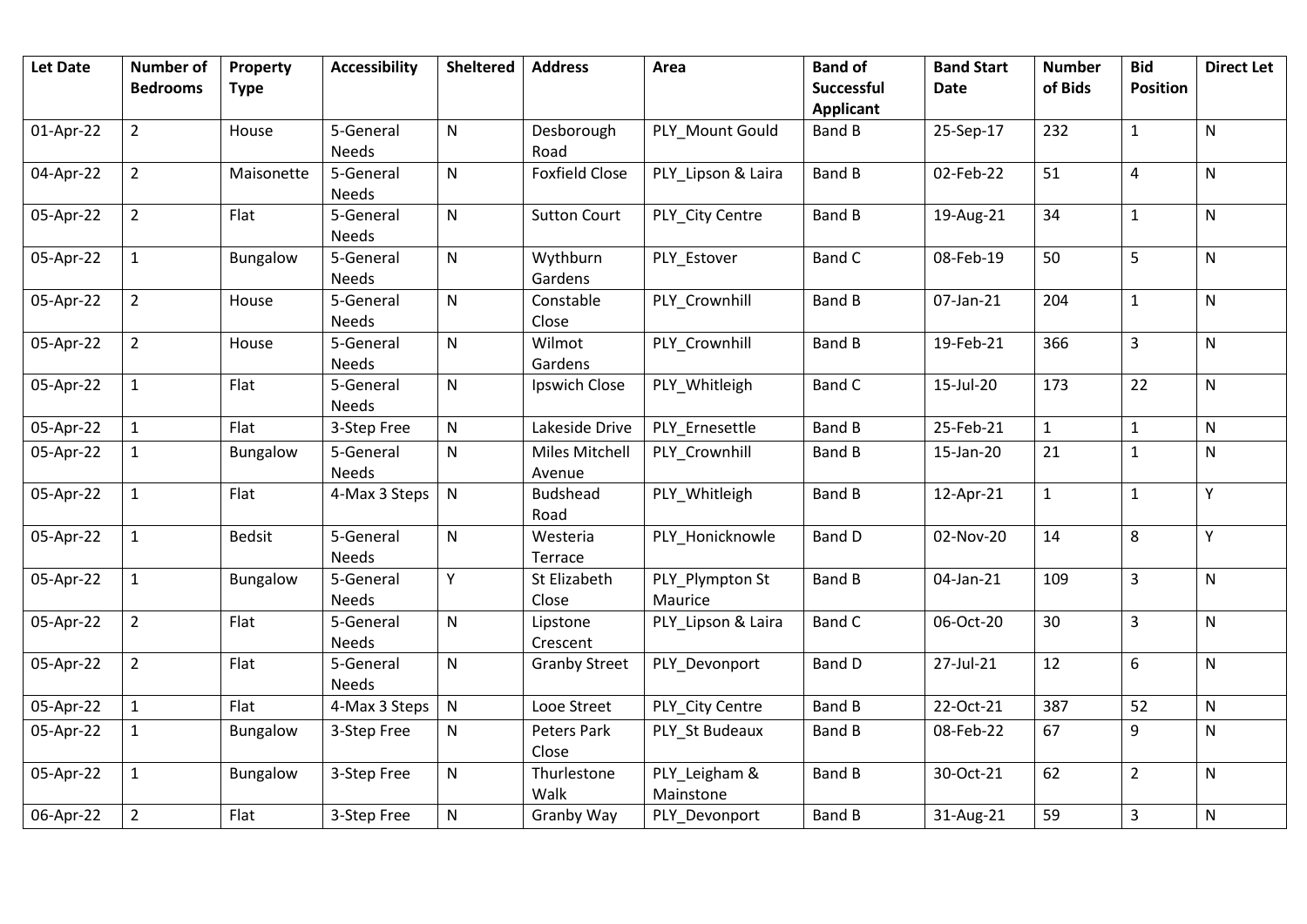| <b>Let Date</b> | <b>Number of</b><br><b>Bedrooms</b> | Property<br><b>Type</b> | <b>Accessibility</b>      | <b>Sheltered</b> | <b>Address</b>             | Area                       | <b>Band of</b><br>Successful | <b>Band Start</b><br><b>Date</b> | <b>Number</b><br>of Bids | <b>Bid</b><br><b>Position</b> | <b>Direct Let</b> |
|-----------------|-------------------------------------|-------------------------|---------------------------|------------------|----------------------------|----------------------------|------------------------------|----------------------------------|--------------------------|-------------------------------|-------------------|
|                 |                                     |                         |                           |                  |                            |                            | <b>Applicant</b>             |                                  |                          |                               |                   |
| 11-Apr-22       | $\overline{2}$                      | House                   | 5-General<br><b>Needs</b> | ${\sf N}$        | Charlotte<br>Street        | PLY Devonport              | <b>Band B</b>                | $11-May-21$                      | 365                      | 6                             | N                 |
| 12-Apr-22       | $\mathbf{1}$                        | Bungalow                | 5-General<br><b>Needs</b> | ${\sf N}$        | Patterdale<br>Walk         | PLY_Estover                | <b>Band C</b>                | 04-Mar-22                        | 48                       | $\overline{7}$                | N                 |
| 12-Apr-22       | $\mathbf{1}$                        | Bungalow                | 5-General<br><b>Needs</b> | ${\sf N}$        | Millwood<br><b>Drive</b>   | PLY Leigham &<br>Mainstone | Band B                       | 13-May-21                        | 122                      | $\pmb{4}$                     | N                 |
| 12-Apr-22       | $\overline{2}$                      | Flat                    | 5-General<br><b>Needs</b> | ${\sf N}$        | South Hill                 | PLY_Plymstock              | <b>Band B</b>                | 23-Aug-21                        | 117                      | 8                             | N                 |
| 12-Apr-22       | $\mathbf{1}$                        | Bungalow                | 3-Step Free               | $\mathsf{N}$     | Galsworthy<br>Close        | PLY_Honicknowle            | <b>Band C</b>                | 27-Aug-19                        | 63                       | 11                            | N                 |
| 12-Apr-22       | $\mathbf{1}$                        | Flat                    | 5-General<br><b>Needs</b> | $\mathsf{N}$     | Keswick<br>Crescent        | PLY_Estover                | <b>Band B</b>                | 06-Feb-19                        | 463                      | $\mathbf{1}$                  | N                 |
| 12-Apr-22       | $\mathbf{1}$                        | Flat                    | 5-General<br><b>Needs</b> | Y                | Whin Bank<br>Road          | PLY_Crownhill              | <b>Band D</b>                | 06-Aug-20                        | 27                       | 6                             | N                 |
| 12-Apr-22       | $\mathbf{1}$                        | Bungalow                | 4-Max 3 Steps             | ${\sf N}$        | Tangmere<br>Avenue         | PLY Ernesettle             | <b>Band D</b>                | 05-Oct-20                        | 46                       | 15                            | N                 |
| 12-Apr-22       | $\overline{3}$                      | House                   | 5-General<br><b>Needs</b> | $\mathsf{N}$     | Medway Place               | PLY Efford                 | <b>Band E</b>                | 13-Oct-20                        | $\mathbf{1}$             | $\mathbf{1}$                  | Y.                |
| 12-Apr-22       | $\overline{3}$                      | House                   | 5-General<br>Needs        | ${\sf N}$        | Peters Park<br>Lane        | PLY_St Budeaux             | <b>Band B</b>                | 14-Jul-21                        | 334                      | 6                             | N                 |
| 12-Apr-22       | $\mathbf{1}$                        | Flat                    | 5-General<br>Needs        | ${\sf N}$        | <b>Bodmin Road</b>         | PLY_Whitleigh              | <b>Band B</b>                | 16-Aug-21                        | 432                      | 56                            | N                 |
| 12-Apr-22       | $\overline{2}$                      | House                   | 5-General<br>Needs        | $\mathsf{N}$     | Mount Gould<br>Road        | PLY Mount Gould            | <b>Band B</b>                | 07-May-21                        | 245                      | 5                             | N                 |
| 12-Apr-22       | $\mathbf{1}$                        | Flat                    | 5-General<br>Needs        | ${\sf N}$        | Cecil Street               | PLY_Stonehouse             | <b>Band B</b>                | 01-Oct-20                        | 392                      | 5                             | N                 |
| 12-Apr-22       | $\overline{2}$                      | Flat                    | 5-General<br>Needs        | $\mathsf{N}$     | <b>Brentford</b><br>Avenue | PLY Whitleigh              | <b>Band B</b>                | 30-Sep-21                        | 64                       | $\mathbf{1}$                  | N                 |
| 14-Apr-22       | $\overline{2}$                      | House                   | 5-General<br>Needs        | $\mathsf{N}$     | Clowance Lane              | PLY Devonport              | <b>Band B</b>                | 24-Aug-21                        | 370                      | 12                            | N                 |
| 14-Apr-22       | $\overline{2}$                      | House                   | 5-General<br>Needs        | $\mathsf{N}$     | Old Farm Road              | PLY Barne Barton           | <b>Band B</b>                | 24-Feb-21                        | 180                      | $\overline{2}$                | N                 |
| 19-Apr-22       | $\mathbf{1}$                        | Bungalow                | 4-Max 3 Steps             | ${\sf N}$        | Thurlestone<br>Walk        | PLY_Leigham &<br>Mainstone | <b>Band B</b>                | 24-Jan-22                        | 41                       | $\overline{3}$                | N                 |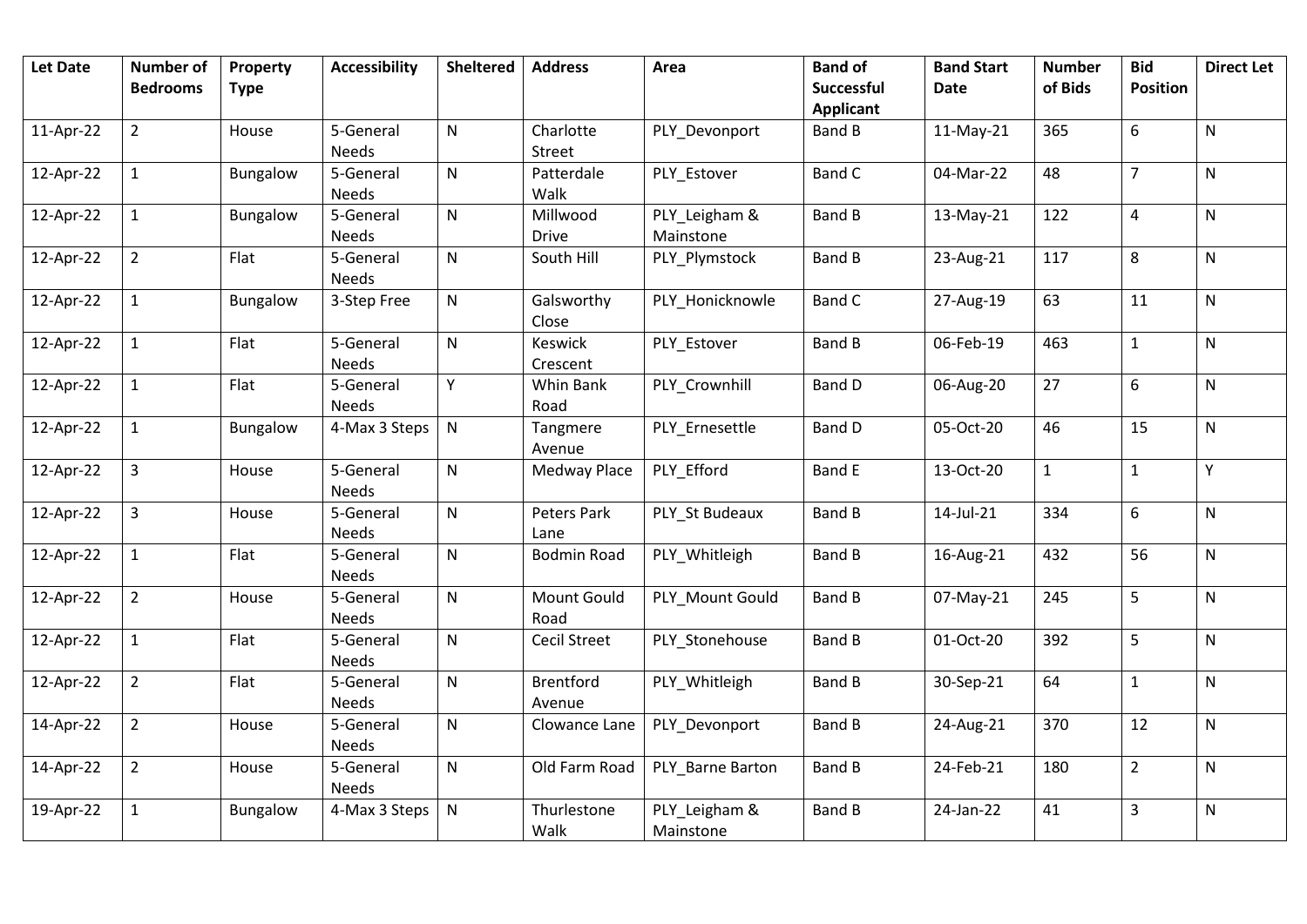| <b>Let Date</b> | <b>Number of</b><br><b>Bedrooms</b> | Property<br><b>Type</b> | <b>Accessibility</b>       | <b>Sheltered</b> | <b>Address</b>        | Area                      | <b>Band of</b><br><b>Successful</b> | <b>Band Start</b><br><b>Date</b> | <b>Number</b><br>of Bids | <b>Bid</b><br><b>Position</b> | <b>Direct Let</b> |
|-----------------|-------------------------------------|-------------------------|----------------------------|------------------|-----------------------|---------------------------|-------------------------------------|----------------------------------|--------------------------|-------------------------------|-------------------|
|                 |                                     |                         |                            |                  |                       |                           | <b>Applicant</b>                    |                                  |                          |                               |                   |
| 19-Apr-22       | 3                                   | House                   | 5-General<br>Needs         | $\mathsf{N}$     | Ward Place            | PLY_Efford                | <b>Band A</b>                       | 25-Feb-22                        | 292                      | $\mathbf{1}$                  | N                 |
| 19-Apr-22       | $\overline{3}$                      | Maisonette              | 5-General<br>Needs         | $\mathsf{N}$     | <b>Foxtor Close</b>   | PLY Honicknowle           | <b>Band B</b>                       | 29-Sep-21                        | 80                       | $\mathbf{1}$                  | N                 |
| 19-Apr-22       | $\overline{2}$                      | Flat                    | 5-General<br><b>Needs</b>  | $\mathsf{N}$     | Penrose Street        | PLY Stonehouse            | <b>Band C</b>                       | 26-Dec-20                        | 55                       | 6                             | N                 |
| 19-Apr-22       | $\mathbf{1}$                        | Flat                    | 5-General<br><b>Needs</b>  | ${\sf N}$        | Kinnaird<br>Crescent  | PLY_Southway              | <b>Band B</b>                       | 17-Mar-21                        | 290                      | 10                            | N                 |
| 19-Apr-22       | $\overline{3}$                      | Flat                    | 5-General<br><b>Needs</b>  | $\mathsf{N}$     | <b>Adelaide Place</b> | PLY Stonehouse            | <b>Band B</b>                       | 07-Mar-22                        | 55                       | $\overline{2}$                | N                 |
| 19-Apr-22       | $\overline{2}$                      | Flat                    | 5-General<br><b>Needs</b>  | $\mathsf{N}$     | Ker Street            | PLY Devonport             | <b>Band B</b>                       | 12-Oct-21                        | 77                       | 8                             | N                 |
| 19-Apr-22       | $\mathbf{1}$                        | Bungalow                | 3-Step Free                | ${\sf N}$        | Roman Road            | PLY_St Budeaux            | <b>Band B</b>                       | 18-Feb-22                        | 64                       | 9                             | N                 |
| 19-Apr-22       | $\mathbf{1}$                        | Flat                    | 1-Wheelchair<br>Accessible | ${\sf N}$        | Lark Hill             | PLY North Prospect        | <b>Band C</b>                       | 18-Aug-21                        | 35                       | 9                             | N                 |
| 19-Apr-22       | $\overline{2}$                      | Flat                    | 5-General<br><b>Needs</b>  | ${\sf N}$        | Taunton<br>Avenue     | PLY_Whitleigh             | <b>Band B</b>                       | 09-Aug-21                        | 160                      | $\mathbf{1}$                  | N                 |
| 19-Apr-22       | $\mathbf{1}$                        | Flat                    | 5-General<br><b>Needs</b>  | $\mathsf{N}$     | Derby Road            | PLY_Whitleigh             | <b>Band B</b>                       | 08-Oct-21                        | 341                      | 43                            | N                 |
| 21-Apr-22       | $\mathbf{3}$                        | House                   | 5-General<br><b>Needs</b>  | ${\sf N}$        | <b>Furse Park</b>     | PLY_Barne Barton          | <b>Band B</b>                       | 26-Feb-21                        | 194                      | $\mathbf{1}$                  | N                 |
| 22-Apr-22       | $\mathbf{1}$                        | Flat                    | 4-Max 3 Steps              | ${\sf N}$        | Adelaide<br>Street    | PLY_Stonehouse            | <b>Band B</b>                       | 20-Apr-21                        | 366                      | 23                            | N                 |
| 22-Apr-22       | $\mathbf{1}$                        | Flat                    | 5-General<br><b>Needs</b>  | Y                | Bond-Spear<br>Court   | PLY_City Centre           | <b>Band D</b>                       | 06-May-21                        | 186                      | 106                           | N                 |
| 22-Apr-22       | $\mathbf{1}$                        | Flat                    | 4-Max 3 Steps              | ${\sf N}$        | Dunclair Park         | PLY_Lipson & Laira        | <b>Band B</b>                       | 30-Jul-21                        | 141                      | 18                            | N                 |
| 25-Apr-22       | $\mathbf{1}$                        | Flat                    | 5-General<br>Needs         | ${\sf N}$        | Dawson Close          | PLY St Budeaux            | <b>Band C</b>                       | 14-Mar-22                        | 66                       | $\overline{2}$                | N                 |
| 25-Apr-22       | $\mathbf{1}$                        | Flat                    | 5-General<br>Needs         | ${\sf N}$        | Evelyn Street         | PLY St Budeaux            | <b>Band B</b>                       | 06-Jul-21                        | 111                      | 6                             | N                 |
| 25-Apr-22       | $\overline{2}$                      | Flat                    | 5-General<br>Needs         | ${\sf N}$        | <b>Gun Lane</b>       | PLY Devonport             | <b>Band B</b>                       | 24-Jan-22                        | 59                       | 5                             | N                 |
| 25-Apr-22       | 3                                   | House                   | 5-General<br>Needs         | ${\sf N}$        | Devonshire<br>Street  | PLY_Mutley &<br>Greenbank | <b>Band B</b>                       | 17-Aug-21                        | 327                      | 10                            | N                 |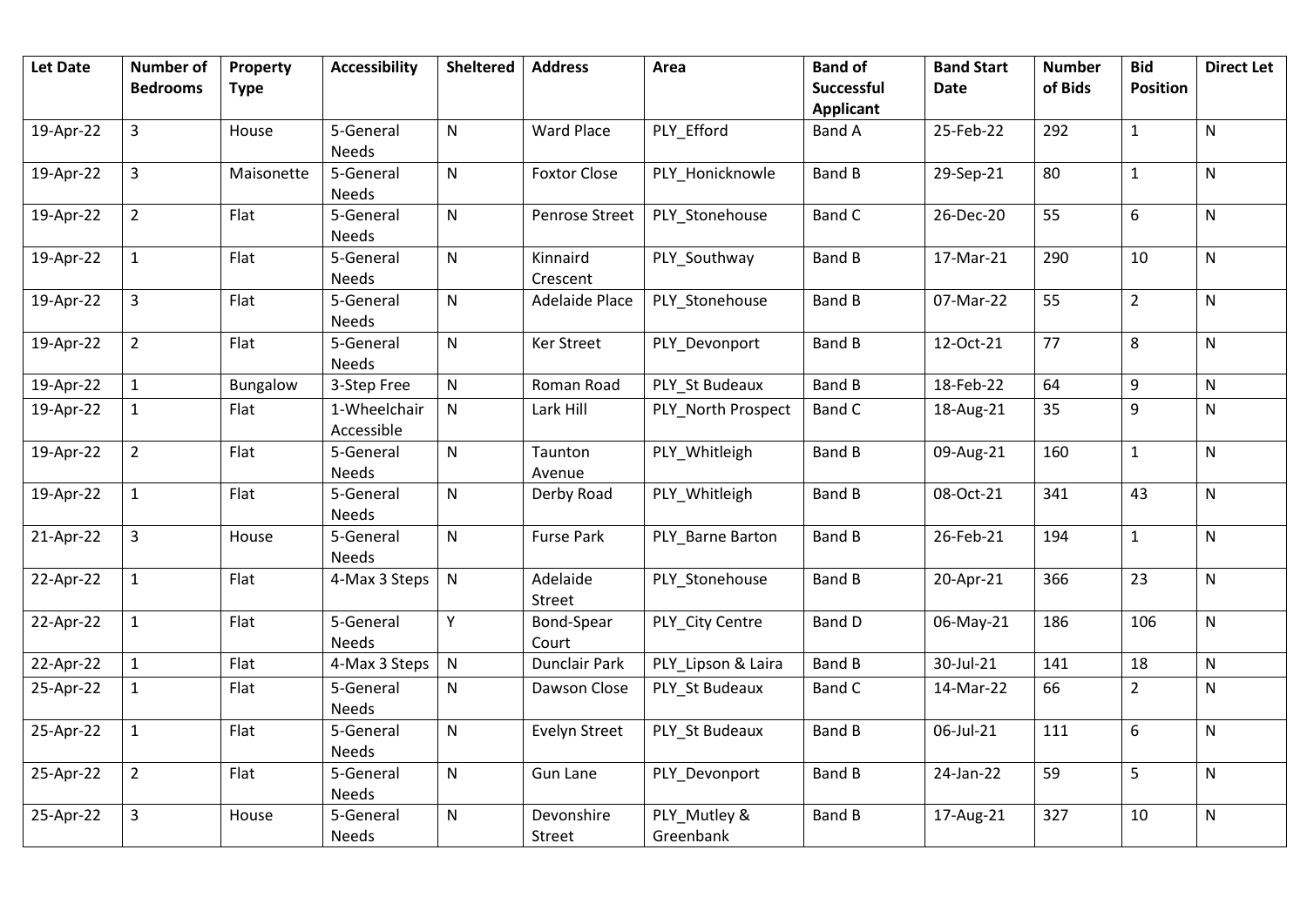| <b>Let Date</b> | <b>Number of</b><br><b>Bedrooms</b> | Property<br><b>Type</b> | <b>Accessibility</b> | <b>Sheltered</b> | <b>Address</b>        | Area               | <b>Band of</b><br><b>Successful</b> | <b>Band Start</b><br><b>Date</b> | <b>Number</b><br>of Bids | <b>Bid</b><br><b>Position</b> | <b>Direct Let</b> |
|-----------------|-------------------------------------|-------------------------|----------------------|------------------|-----------------------|--------------------|-------------------------------------|----------------------------------|--------------------------|-------------------------------|-------------------|
|                 |                                     |                         |                      |                  |                       |                    | <b>Applicant</b>                    |                                  |                          |                               |                   |
| 26-Apr-22       | $\overline{2}$                      | House                   | 5-General            | $\mathsf{N}$     | Frontfield            | PLY Southway       | <b>Band B</b>                       | 17-Feb-20                        | 379                      | $\mathbf{1}$                  | $\mathsf{N}$      |
|                 |                                     |                         | Needs                |                  | Crescent              |                    |                                     |                                  |                          |                               |                   |
| 26-Apr-22       | $\mathbf{1}$                        | Bungalow                | 4-Max 3 Steps        | Y                | Stentaway             | PLY Plymstock      | <b>Band B</b>                       | 18-Nov-21                        | 88                       | 8                             | N                 |
|                 |                                     |                         |                      |                  | <b>Drive</b>          |                    |                                     |                                  |                          |                               |                   |
| 26-Apr-22       | $\mathbf{1}$                        | Flat                    | 5-General            | $\mathsf{N}$     | Drummond              | PLY North Prospect | <b>Band B</b>                       | 05-Aug-20                        | $\mathbf{1}$             | $\mathbf{1}$                  | Y.                |
|                 |                                     |                         | <b>Needs</b>         |                  | Close                 |                    |                                     |                                  |                          |                               |                   |
| 26-Apr-22       | $\mathbf{1}$                        | Bungalow                | 3-Step Free          | N                | <b>Budshead</b>       | PLY Whitleigh      | <b>Band D</b>                       | 03-Sep-20                        | 33                       | 10                            | $\mathsf{N}$      |
|                 |                                     |                         |                      |                  | Green                 |                    |                                     |                                  |                          |                               |                   |
| 26-Apr-22       | $\mathbf{1}$                        | <b>Bedsit</b>           | 4-Max 3 Steps        | $\mathsf{N}$     | <b>Kings Court</b>    | PLY Stonehouse     | <b>Band B</b>                       | 02-Sep-21                        | 152                      | 22                            | $\mathsf{N}$      |
| 26-Apr-22       | $\mathbf{1}$                        | Bungalow                | 5-General            | ${\sf N}$        | Herschel              | PLY Kings Tamerton | Band D                              | 08-May-19                        | 19                       | $\overline{a}$                | ${\sf N}$         |
|                 |                                     |                         | Needs                |                  | Gardens               | & Weston Mill      |                                     |                                  |                          |                               |                   |
| 26-Apr-22       | $\overline{2}$                      | Flat                    | 5-General            | $\mathsf{N}$     | Roland                | PLY Morice Town    | <b>Band C</b>                       | 12-Oct-21                        | 27                       | 8                             | $\mathsf{N}$      |
|                 |                                     |                         | <b>Needs</b>         |                  | Matthews              |                    |                                     |                                  |                          |                               |                   |
|                 |                                     |                         | 5-General            |                  | Court                 |                    |                                     |                                  |                          |                               |                   |
| 26-Apr-22       | $\mathbf{1}$                        | Flat                    | <b>Needs</b>         | $\mathsf{N}$     | Hornchurch<br>Road    | PLY Ernesettle     | <b>Band B</b>                       | 11-Dec-19                        | 434                      | $\overline{2}$                | ${\sf N}$         |
| 26-Apr-22       | $\overline{2}$                      | Flat                    | 4-Max 3 Steps        | $\mathsf{N}$     | Packington            | PLY Stoke          | Band B                              | 08-Oct-21                        | 58                       | $\overline{3}$                | ${\sf N}$         |
|                 |                                     |                         |                      |                  | Street                |                    |                                     |                                  |                          |                               |                   |
| 26-Apr-22       | $\mathbf{1}$                        | Flat                    | 3-Step Free          | $\mathsf{N}$     | Adelaide              | PLY Stonehouse     | Band B                              | 15-Mar-21                        | 193                      | $\overline{7}$                | ${\sf N}$         |
|                 |                                     |                         |                      |                  | Street                |                    |                                     |                                  |                          |                               |                   |
| 26-Apr-22       | $\overline{2}$                      | House                   | 3-Step Free          | ${\sf N}$        | Kit Hill              | PLY Barne Barton   | <b>Band B</b>                       | 02-Dec-19                        | 278                      | $\overline{2}$                | ${\sf N}$         |
|                 |                                     |                         |                      |                  | Crescent              |                    |                                     |                                  |                          |                               |                   |
| 26-Apr-22       | $\overline{3}$                      | House                   | 5-General            | ${\sf N}$        | Stowe                 | PLY Honicknowle    | <b>Band B</b>                       | 01-Apr-21                        | 331                      | $\overline{2}$                | $\mathsf{N}$      |
|                 |                                     |                         | <b>Needs</b>         |                  | Gardens               |                    |                                     |                                  |                          |                               |                   |
| 26-Apr-22       | $\mathbf{1}$                        | Bungalow                | 3-Step Free          | Y                | <b>Broadland</b>      | PLY Plymstock      | <b>Band C</b>                       | 02-Nov-20                        | 123                      | 27                            | N                 |
|                 |                                     |                         |                      |                  | Gardens               |                    |                                     |                                  |                          |                               |                   |
| 26-Apr-22       | $\overline{3}$                      | House                   | 3-Step Free          | ${\sf N}$        | <b>Tracey Court</b>   | PLY Stonehouse     | <b>Band B</b>                       | 25-Feb-22                        | 203                      | 16                            | ${\sf N}$         |
| 27-Apr-22       | $\mathbf{1}$                        | <b>Bungalow</b>         | 5-General            | $\mathsf{N}$     | Linketty Lane         | PLY Crownhill      | Band C                              | 21-Dec-21                        | 70                       | 8                             | N                 |
|                 |                                     |                         | Needs                |                  |                       |                    |                                     |                                  |                          |                               |                   |
| 27-Apr-22       | $\mathbf{1}$                        | Bungalow                | 5-General            | $\mathsf{N}$     | <b>Miles Mitchell</b> | PLY Crownhill      | <b>Band C</b>                       | 08-Jul-21                        | 207                      | 67                            | ${\sf N}$         |
|                 |                                     |                         | Needs                |                  | Avenue                |                    |                                     |                                  |                          |                               |                   |
| 03-May-22       | $\overline{2}$                      | Flat                    | 5-General            | $\mathsf{N}$     | Packington            | PLY Stoke          | <b>Band B</b>                       | 21-Oct-21                        | 83                       | 6                             | ${\sf N}$         |
|                 |                                     |                         | Needs                |                  | Street                |                    |                                     |                                  |                          |                               |                   |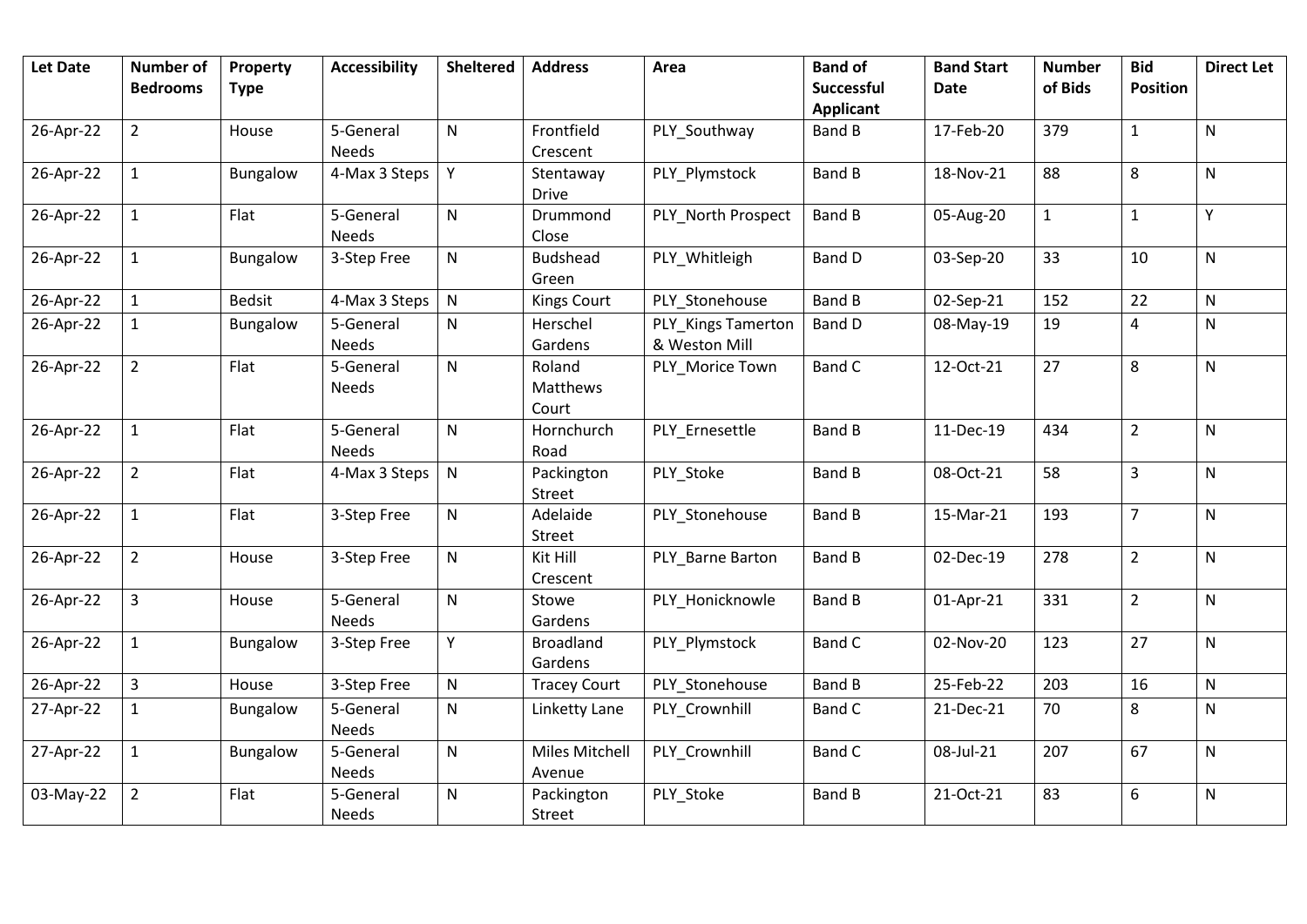| <b>Let Date</b> | <b>Number of</b><br><b>Bedrooms</b> | Property<br><b>Type</b> | <b>Accessibility</b>      | <b>Sheltered</b> | <b>Address</b>           | Area                                | <b>Band of</b><br>Successful | <b>Band Start</b><br>Date | <b>Number</b><br>of Bids | <b>Bid</b><br><b>Position</b> | <b>Direct Let</b> |
|-----------------|-------------------------------------|-------------------------|---------------------------|------------------|--------------------------|-------------------------------------|------------------------------|---------------------------|--------------------------|-------------------------------|-------------------|
|                 |                                     |                         |                           |                  |                          |                                     | <b>Applicant</b>             |                           |                          |                               |                   |
| 03-May-22       | $\overline{3}$                      | House                   | 5-General<br>Needs        | $\mathsf{N}$     | <b>Ballad</b><br>Gardens | PLY Honicknowle                     | <b>Band B</b>                | 17-Jan-22                 | $\mathbf{1}$             | $\mathbf{1}$                  | $\mathsf{N}$      |
| 03-May-22       | $\overline{2}$                      | House                   | 5-General<br><b>Needs</b> | ${\sf N}$        | Middlefield<br>Road      | PLY_Southway                        | <b>Band B</b>                | 13-Oct-21                 | 338                      | 26                            | $\mathsf{N}$      |
| 03-May-22       | $\mathbf{1}$                        | Flat                    | 5-General<br>Needs        | ${\sf N}$        | Arkwright<br>Gardens     | PLY_Kings Tamerton<br>& Weston Mill | <b>Band B</b>                | 05-Feb-18                 | 421                      | $\mathbf 1$                   | $\mathsf{N}$      |
| 03-May-22       | $\mathbf{1}$                        | Flat                    | 5-General<br>Needs        | ${\sf N}$        | <b>Efford Lane</b>       | PLY_Efford                          | <b>Band B</b>                | 18-Jan-21                 | 271                      | $\overline{7}$                | $\mathsf{N}$      |
| 03-May-22       | $\overline{3}$                      | House                   | 5-General<br>Needs        | ${\sf N}$        | Royal Navy<br>Avenue     | PLY_Keyham                          | <b>Band B</b>                | 18-Nov-21                 | 374                      | 23                            | $\mathsf{N}$      |
| 03-May-22       | $\overline{2}$                      | Flat                    | 5-General<br>Needs        | ${\sf N}$        | Penrose Street           | PLY_Stonehouse                      | <b>Band C</b>                | 01-Jul-21                 | 42                       | $\overline{4}$                | $\mathsf{N}$      |
| 03-May-22       | $\overline{3}$                      | House                   | 5-General<br>Needs        | ${\sf N}$        | Severn Place             | PLY_Efford                          | <b>Band B</b>                | 05-Aug-21                 | 352                      | 11                            | $\mathsf{N}$      |
| 03-May-22       | $\mathbf{1}$                        | Flat                    | 5-General<br>Needs        | ${\sf N}$        | Dawson Close             | PLY_St Budeaux                      | <b>Band B</b>                | 17-Dec-20                 | 106                      | 5                             | $\mathsf{N}$      |
| 03-May-22       | $\overline{2}$                      | Flat                    | 5-General<br>Needs        | ${\sf N}$        | Keyham Road              | PLY_Keyham                          | <b>Band A</b>                | 28-Mar-22                 | 90                       | $\mathbf{1}$                  | $\mathsf{N}$      |
| 03-May-22       | $\mathbf{1}$                        | Flat                    | 5-General<br><b>Needs</b> | ${\sf N}$        | Millbay Court            | PLY_City Centre                     | <b>Band B</b>                | 14-Jun-21                 | 350                      | 35                            | $\mathsf{N}$      |
| 03-May-22       | $\mathbf{1}$                        | Bungalow                | 4-Max 3 Steps             | ${\sf N}$        | Thurlestone<br>Walk      | PLY_Leigham &<br>Mainstone          | <b>Band B</b>                | 26-Nov-21                 | 63                       | $\overline{4}$                | $\mathsf{N}$      |
| 03-May-22       | $\mathbf{1}$                        | Flat                    | 3-Step Free               | Υ                | Innes House              | PLY_Stonehouse                      | <b>Band C</b>                | 07-Sep-21                 | 28                       | 12                            | ${\sf N}$         |
| 03-May-22       | $\overline{2}$                      | Maisonette              | 5-General<br><b>Needs</b> | ${\sf N}$        | Bampfylde<br>Way         | PLY_Southway                        | <b>Band C</b>                | 28-Nov-20                 | 86                       | 12                            | N                 |
| 03-May-22       | $\overline{2}$                      | Flat                    | 5-General<br><b>Needs</b> | ${\sf N}$        | <b>Biggin Hill</b>       | PLY_Ernesettle                      | <b>Band B</b>                | 04-Oct-21                 | 175                      | 5                             | N                 |
| 03-May-22       | $\mathbf{1}$                        | Flat                    | 3-Step Free               | ${\sf N}$        | <b>Keyes Close</b>       | PLY_Devonport                       | <b>Band B</b>                | 25-Aug-21                 | $\mathbf{1}$             | $\mathbf{1}$                  | Υ                 |
| 03-May-22       | $\mathbf{1}$                        | Bungalow                | 3-Step Free               | Y                | Stentaway<br>Close       | PLY Plymstock                       | <b>Band B</b>                | 15-Jul-21                 | 130                      | 5                             | $\mathsf{N}$      |
| 04-May-22       | $\mathbf{1}$                        | Flat                    | 4-Max 3 Steps             | N                | Williams<br>Avenue       | PLY City Centre                     | <b>Band A</b>                | 13-Jan-22                 | 351                      | $\mathbf{1}$                  | $\mathsf{N}$      |
| 04-May-22       | $\overline{2}$                      | Flat                    | 5-General<br>Needs        | ${\sf N}$        | Williams<br>Avenue       | PLY City Centre                     | <b>Band B</b>                | 25-Feb-22                 | 61                       | $\overline{2}$                | $\mathsf{N}$      |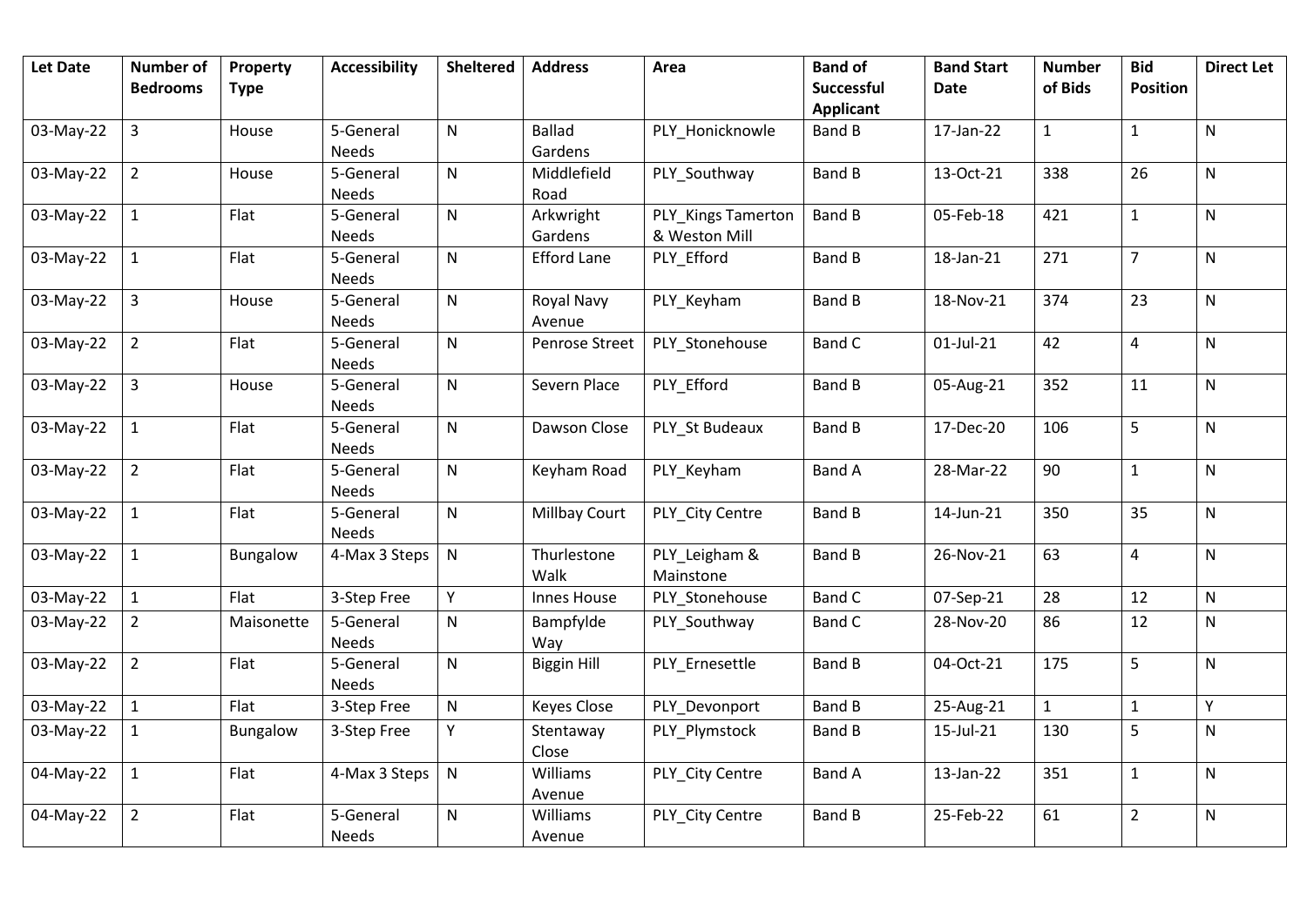| <b>Let Date</b> | Number of<br><b>Bedrooms</b> | Property<br><b>Type</b> | <b>Accessibility</b>      | <b>Sheltered</b> | <b>Address</b>                       | Area                            | <b>Band of</b><br>Successful | <b>Band Start</b><br><b>Date</b> | <b>Number</b><br>of Bids | <b>Bid</b><br><b>Position</b> | <b>Direct Let</b> |
|-----------------|------------------------------|-------------------------|---------------------------|------------------|--------------------------------------|---------------------------------|------------------------------|----------------------------------|--------------------------|-------------------------------|-------------------|
|                 |                              |                         |                           |                  |                                      |                                 | <b>Applicant</b>             |                                  |                          |                               |                   |
| 04-May-22       | $\mathbf{1}$                 | Flat                    | 5-General<br>Needs        | $\mathsf{N}$     | <b>Hereford Road</b>                 | PLY_Whitleigh                   | Band B                       | 31-Aug-21                        | 371                      | 38                            | N                 |
| 09-May-22       | $\overline{2}$               | Flat                    | 5-General<br><b>Needs</b> | ${\sf N}$        | Kathleaven<br>Street                 | PLY_St Budeaux                  | <b>Band B</b>                | 23-Jul-21                        | 64                       | $\mathbf{1}$                  | N                 |
| 10-May-22       | $\mathbf 1$                  | Bungalow                | 4-Max 3 Steps             | ${\sf N}$        | Dayton Close                         | PLY Crownhill                   | <b>Band B</b>                | 21-Feb-22                        | 53                       | 6                             | ${\sf N}$         |
| 10-May-22       | $\overline{2}$               | Flat                    | 5-General<br><b>Needs</b> | N                | <b>Bodmin Road</b>                   | PLY Whitleigh                   | <b>Band B</b>                | 09-Nov-21                        | 162                      | 5                             | N                 |
| 10-May-22       | $\overline{2}$               | Maisonette              | 5-General<br><b>Needs</b> | $\mathsf{N}$     | George Street                        | PLY_Devonport                   | <b>Band D</b>                | 27-Apr-20                        | 23                       | $\overline{7}$                | ${\sf N}$         |
| 10-May-22       | $\overline{2}$               | Flat                    | 5-General<br><b>Needs</b> | ${\sf N}$        | Wingfield<br>Road                    | PLY_Stoke                       | Band B                       | 06-Aug-21                        | 60                       | $\mathbf 1$                   | N                 |
| 10-May-22       | $\overline{2}$               | Flat                    | 4-Max 3 Steps             | $\mathsf{N}$     | <b>High Street</b><br><b>Flats</b>   | PLY Stonehouse                  | <b>Band B</b>                | 01-Nov-21                        | 90                       | $\overline{2}$                | N                 |
| 10-May-22       | $\overline{2}$               | Flat                    | 5-General<br>Needs        | ${\sf N}$        | North Weald<br>Gardens               | PLY_Ernesettle                  | <b>Band C</b>                | 27-Aug-19                        | 169                      | 15                            | N                 |
| 10-May-22       | $\overline{2}$               | Bungalow                | 3-Step Free               | ${\sf N}$        | <b>Catterick Close</b>               | PLY_Ernesettle                  | <b>Band B</b>                | 16-Mar-22                        | $\mathbf{1}$             | $\mathbf 1$                   | Y                 |
| 10-May-22       | $\mathbf{1}$                 | Flat                    | 5-General<br><b>Needs</b> | ${\sf N}$        | <b>Tamar House</b>                   | PLY Devonport                   | Band D                       | 06-May-21                        | 13                       | 5                             | Υ                 |
| 10-May-22       | $\overline{2}$               | Flat                    | 5-General<br>Needs        | ${\sf N}$        | <b>Wolseley Road</b><br><b>Flats</b> | PLY Keyham                      | <b>Band B</b>                | 05-Aug-21                        | 87                       | $\overline{2}$                | N                 |
| 10-May-22       | $\mathbf{1}$                 | <b>Bedsit</b>           | 5-General<br><b>Needs</b> | $\mathsf{N}$     | Harvey<br>Avenue                     | PLY City Centre                 | <b>Band B</b>                | 16-Jun-21                        | 162                      | 6                             | N                 |
| 10-May-22       | $\overline{2}$               | Flat                    | 5-General<br><b>Needs</b> | $\mathsf{N}$     | Edgcumbe<br>House                    | PLY_Stonehouse                  | <b>Band B</b>                | 18-Jan-22                        | 13                       | $\mathbf{1}$                  | N                 |
| 10-May-22       | $\mathbf{1}$                 | Bungalow                | 4-Max 3 Steps             | Y                | Magdalen<br>Gardens                  | PLY_Plympton St<br>Maurice      | <b>Band B</b>                | 23-Aug-21                        | 115                      | $\overline{4}$                | N                 |
| 10-May-22       | $\mathbf{1}$                 | Flat                    | 5-General<br><b>Needs</b> | ${\sf N}$        | <b>Beacon Park</b><br>Road           | PLY Beacon Park &<br>Pennycross | <b>Band B</b>                | 04-Jun-21                        | 261                      | 12                            | N                 |
| 10-May-22       | $\mathbf{1}$                 | Flat                    | 4-Max 3 Steps             | $\mathsf{N}$     | <b>Hetling Close</b>                 | PLY_Stonehouse                  | <b>Band A</b>                | 11-Feb-22                        | 161                      | $\mathbf{1}$                  | N                 |
| 12-May-22       | $\overline{2}$               | Flat                    | 5-General<br>Needs        | $\mathsf{N}$     | Sanctuary<br>Close                   | PLY_Ford                        | <b>Band C</b>                | 13-Jan-22                        | 20                       | $\overline{7}$                | N                 |
| 12-May-22       | $\overline{2}$               | Flat                    | 5-General<br><b>Needs</b> | ${\sf N}$        | Gloucester<br>Court                  | PLY_City Centre                 | <b>Band C</b>                | 06-Apr-21                        | 79                       | 9                             | N                 |
| 13-May-22       | $\mathbf{1}$                 | Flat                    | 3-Step Free               | ${\sf N}$        | <b>River View</b>                    | PLY City Centre                 | <b>Band B</b>                | 15-Jun-21                        | 317                      | 18                            | N                 |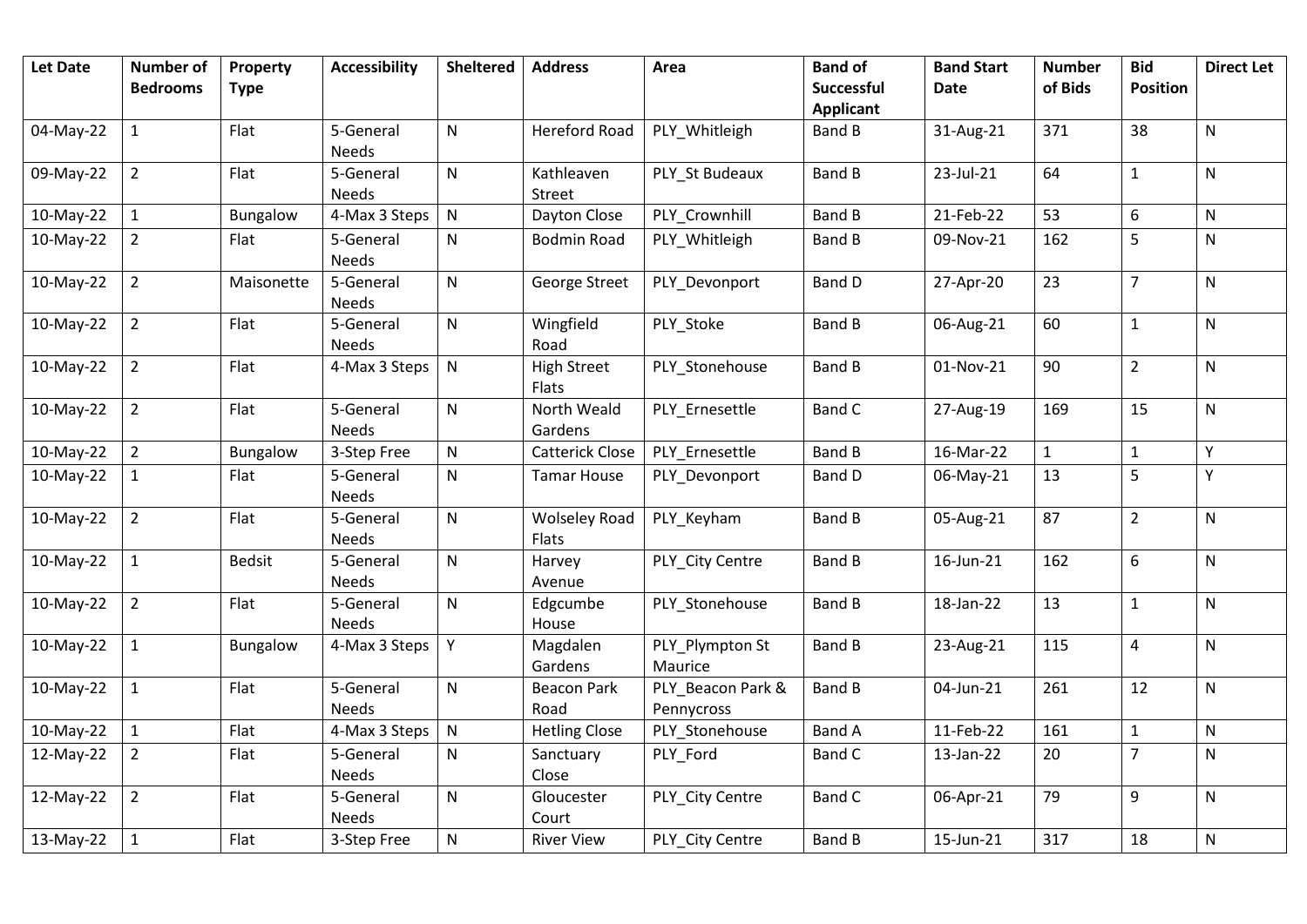| <b>Let Date</b> | <b>Number of</b><br><b>Bedrooms</b> | Property<br><b>Type</b> | <b>Accessibility</b>      | <b>Sheltered</b> | <b>Address</b>                | Area                       | <b>Band of</b><br><b>Successful</b> | <b>Band Start</b><br><b>Date</b> | <b>Number</b><br>of Bids | <b>Bid</b><br><b>Position</b> | <b>Direct Let</b> |
|-----------------|-------------------------------------|-------------------------|---------------------------|------------------|-------------------------------|----------------------------|-------------------------------------|----------------------------------|--------------------------|-------------------------------|-------------------|
|                 |                                     |                         |                           |                  |                               |                            | <b>Applicant</b>                    |                                  |                          |                               |                   |
| 16-May-22       | $1\,$                               | Flat                    | 4-Max 3 Steps             | ${\sf N}$        | Leigham Court                 | PLY City Centre            | <b>Band B</b>                       | 04-Mar-16                        | 309                      | $\overline{2}$                | N                 |
| 17-May-22       | 1                                   | Flat                    | 4-Max 3 Steps             | $\mathsf{N}$     | <b>King Street</b>            | PLY Stonehouse             | Band C                              | 22-Aug-21                        | 302                      | 68                            | N                 |
| 17-May-22       | $\overline{3}$                      | House                   | 5-General<br><b>Needs</b> | $\mathsf{N}$     | Blandford<br>Road             | PLY Efford                 | <b>Band B</b>                       | 23-Jul-21                        | 283                      | 3                             | $\mathsf{N}$      |
| 17-May-22       | $\overline{2}$                      | Flat                    | 5-General<br><b>Needs</b> | $\mathsf{N}$     | 41                            | <b>OTHER</b>               | <b>Band C</b>                       | 18-Mar-20                        | 123                      | 17                            | $\mathsf{N}$      |
| 17-May-22       | $\overline{3}$                      | House                   | 5-General<br><b>Needs</b> | $\mathsf{N}$     | Thompson<br>Road              | PLY Whitleigh              | <b>Band B</b>                       | 23-Sep-21                        | 290                      | 8                             | $\mathsf{N}$      |
| 17-May-22       | $\overline{2}$                      | Flat                    | 5-General<br><b>Needs</b> | $\mathsf{N}$     | Shrewsbury<br>Road            | PLY Whitleigh              | <b>Band B</b>                       | 19-Jan-22                        | 122                      | 5                             | N                 |
| 17-May-22       | $\overline{2}$                      | Flat                    | 5-General<br><b>Needs</b> | $\mathsf{N}$     | Fletemoor<br>Road             | PLY_St Budeaux             | <b>Band B</b>                       | 07-Jan-22                        | $\mathbf{1}$             | $\mathbf{1}$                  | Υ                 |
| 17-May-22       | $\overline{3}$                      | House                   | 5-General<br><b>Needs</b> | $\mathsf{N}$     | Ladysmith<br>Road             | PLY Mount Gould            | <b>Band B</b>                       | 29-Mar-21                        | 305                      | $\overline{3}$                | $\mathsf{N}$      |
| 18-May-22       | $\overline{3}$                      | House                   | 5-General<br><b>Needs</b> | $\mathsf{N}$     | Haydon Grove                  | PLY Barne Barton           | <b>Band B</b>                       | 22-Sep-21                        | 255                      | $\overline{4}$                | N                 |
| 23-May-22       | $\overline{2}$                      | House                   | 5-General<br>Needs        | $\mathsf{N}$     | <b>Henry Avent</b><br>Gardens | PLY Elburton &<br>Dunstone | <b>Band B</b>                       | 24-Nov-20                        | 313                      | $\overline{3}$                | N                 |
| 23-May-22       | $\mathbf{1}$                        | Flat                    | 5-General<br>Needs        | $\mathsf{N}$     | <b>Evelyn Street</b>          | PLY St Budeaux             | <b>Band B</b>                       | 21-Aug-21                        | 95                       | 5                             | N                 |
| 23-May-22       | $\overline{2}$                      | Flat                    | 3-Step Free               | $\mathsf{N}$     | Charles<br>Darwin Road        | PLY Devonport              | <b>Band B</b>                       | $11-May-21$                      | 96                       | $\overline{2}$                | N                 |
| 23-May-22       | $\mathbf{1}$                        | Flat                    | 5-General<br>Needs        | $\mathsf{N}$     | Colwill Road                  | PLY_Leigham &<br>Mainstone | <b>Band B</b>                       | 24-Jun-21                        | 341                      | 15                            | N                 |
| 23-May-22       | $\mathbf{1}$                        | Flat                    | 5-General<br>Needs        | $\mathsf{N}$     | Notre Dame<br>House           | PLY_Stonehouse             | <b>Band B</b>                       | 25-Aug-21                        | 24                       | $\overline{2}$                | N                 |
| 23-May-22       | $\mathbf{1}$                        | Flat                    | 5-General<br>Needs        | $\mathsf{N}$     | The Orchard                   | PLY Plymstock              | <b>Band B</b>                       | 16-Apr-21                        | 288                      | 12                            | N                 |
| 23-May-22       | $\overline{3}$                      | House                   | 5-General<br>Needs        | $\mathsf{N}$     | Wantage<br>Gardens            | PLY Stonehouse             | <b>Band C</b>                       | 26-Nov-20                        | $\mathbf{1}$             | $\mathbf{1}$                  | N                 |
| 23-May-22       | $\overline{2}$                      | Flat                    | 3-Step Free               | $\mathsf{N}$     | Charles<br>Darwin Road        | PLY Devonport              | <b>Band B</b>                       | 23-Nov-21                        | 110                      | 10                            | N                 |
| 23-May-22       | $\overline{3}$                      | Maisonette              | 5-General<br>Needs        | ${\sf N}$        | Fairlea                       | TBY_Brixham                | <b>Band B</b>                       | 23-Jul-21                        | 42                       | $\overline{2}$                | N                 |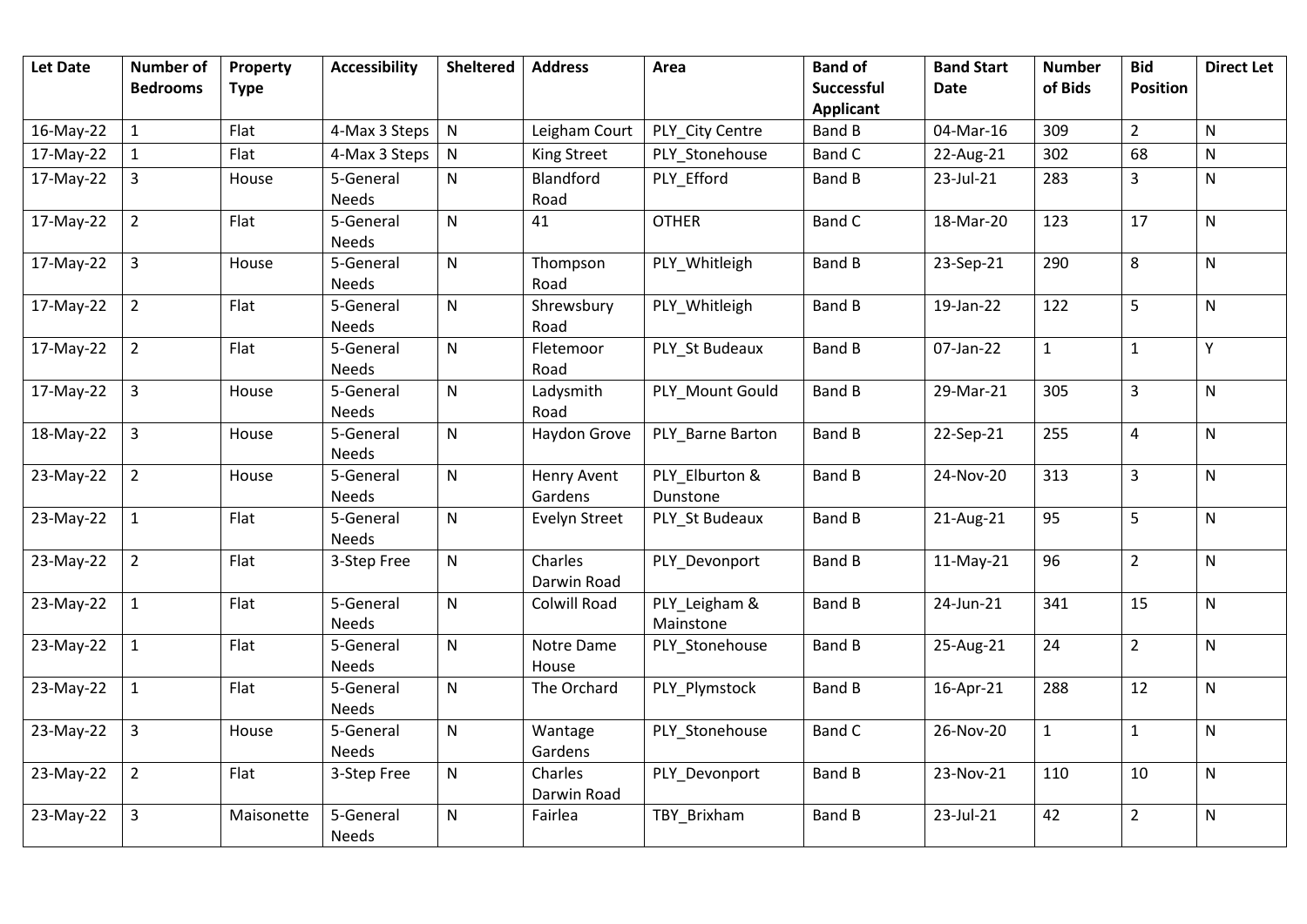| <b>Let Date</b> | Number of<br><b>Bedrooms</b> | Property<br><b>Type</b> | <b>Accessibility</b>      | <b>Sheltered</b> | <b>Address</b>              | Area                            | <b>Band of</b><br>Successful<br><b>Applicant</b> | <b>Band Start</b><br><b>Date</b> | <b>Number</b><br>of Bids | <b>Bid</b><br><b>Position</b> | <b>Direct Let</b> |
|-----------------|------------------------------|-------------------------|---------------------------|------------------|-----------------------------|---------------------------------|--------------------------------------------------|----------------------------------|--------------------------|-------------------------------|-------------------|
| 24-May-22       | $\overline{2}$               | Flat                    | 5-General<br>Needs        | ${\sf N}$        | Lipstone<br>Crescent        | PLY Lipson & Laira              | <b>Band C</b>                                    | 19-Jun-21                        | 42                       | $\overline{7}$                | N                 |
| 24-May-22       | 3                            | House                   | 5-General<br><b>Needs</b> | ${\sf N}$        | Dockray Close               | PLY_Estover                     | <b>Band B</b>                                    | 08-Oct-20                        | 361                      | $\overline{2}$                | N                 |
| 24-May-22       | $\overline{2}$               | Flat                    | 5-General<br><b>Needs</b> | ${\sf N}$        | Lipstone<br>Crescent        | PLY_Lipson & Laira              | Band B                                           | 15-Sep-21                        | 55                       | $\overline{3}$                | N                 |
| 24-May-22       | $\overline{2}$               | Flat                    | 5-General<br>Needs        | ${\sf N}$        | Brentford<br>Avenue         | PLY_Whitleigh                   | <b>Band B</b>                                    | 10-Nov-21                        | 130                      | 5                             | N                 |
| 24-May-22       | $\overline{2}$               | Flat                    | 3-Step Free               | ${\sf N}$        | <b>High Street</b><br>Flats | PLY_Stonehouse                  | Band B                                           | 06-Dec-21                        | 40                       | $\overline{2}$                | N                 |
| 24-May-22       | $\mathbf{1}$                 | Flat                    | 5-General<br><b>Needs</b> | $\mathsf{N}$     | Lambhay Hill                | PLY City Centre                 | Band D                                           | 13-May-21                        | $\mathbf{1}$             | $\mathbf{1}$                  | Υ                 |
| 24-May-22       | $\mathbf{1}$                 | Flat                    | 5-General<br><b>Needs</b> | ${\sf N}$        | Melrose<br>Avenue           | PLY_Beacon Park &<br>Pennycross | <b>Band B</b>                                    | 27-Apr-21                        | $\mathbf{1}$             | $\mathbf{1}$                  | N                 |
| 24-May-22       | $\mathbf{1}$                 | Flat                    | 5-General<br>Needs        | $\mathsf{N}$     | Lipson Court                | PLY_Lipson & Laira              | <b>Band B</b>                                    | 26-May-21                        | 365                      | 14                            | N                 |
| 24-May-22       | $\mathbf{1}$                 | Flat                    | 5-General<br>Needs        | $\mathsf{N}$     | Downgate<br>Gardens         | PLY_Manadon                     | <b>Band B</b>                                    | 30-Dec-20                        | 555                      | 8                             | N                 |
| 24-May-22       | $\mathbf{1}$                 | Flat                    | 5-General<br>Needs        | ${\sf N}$        | New Street                  | PLY_City Centre                 | Band D                                           | 19-Aug-19                        | 392                      | 101                           | N                 |
| 24-May-22       | $\overline{2}$               | House                   | 5-General<br><b>Needs</b> | $\mathsf{N}$     | <b>Biddick Drive</b>        | PLY Keyham                      | Band B                                           | 09-Sep-21                        | 294                      | 13                            | N                 |
| 24-May-22       | $\overline{2}$               | House                   | 5-General<br><b>Needs</b> | ${\sf N}$        | Maunsell<br>Close           | PLY North Prospect              | <b>Band B</b>                                    | 02-Nov-21                        | 362                      | 23                            | N                 |
| 24-May-22       | $\overline{2}$               | Flat                    | 5-General<br>Needs        | $\mathsf{N}$     | Whitleigh Way               | PLY_Whitleigh                   | <b>Band B</b>                                    | 04-Nov-21                        | 230                      | 10                            | N                 |
| 24-May-22       | $\overline{2}$               | Flat                    | 5-General<br><b>Needs</b> | $\mathsf{N}$     | <b>Bodmin Road</b>          | PLY_Whitleigh                   | Band B                                           | 14-Sep-21                        | 234                      | $\overline{3}$                | N                 |
| 25-May-22       | $\mathbf{1}$                 | Flat                    | 5-General<br>Needs        | $\mathsf{N}$     | Evelyn Street               | PLY_St Budeaux                  | Band B                                           | 21-Jan-19                        | 127                      | $\mathbf{1}$                  | N                 |
| 30-May-22       | $\overline{2}$               | Flat                    | 5-General<br>Needs        | $\mathsf{N}$     | <b>St Mary Street</b>       | PLY Stonehouse                  | <b>Band B</b>                                    | 03-Mar-22                        | 75                       | 6                             | N                 |
| 31-May-22       | $\mathbf{1}$                 | Flat                    | 5-General<br>Needs        | ${\sf N}$        | Rothesay<br>Gardens         | PLY_Crownhill                   | <b>Band B</b>                                    | 03-Aug-21                        | 481                      | 32                            | N                 |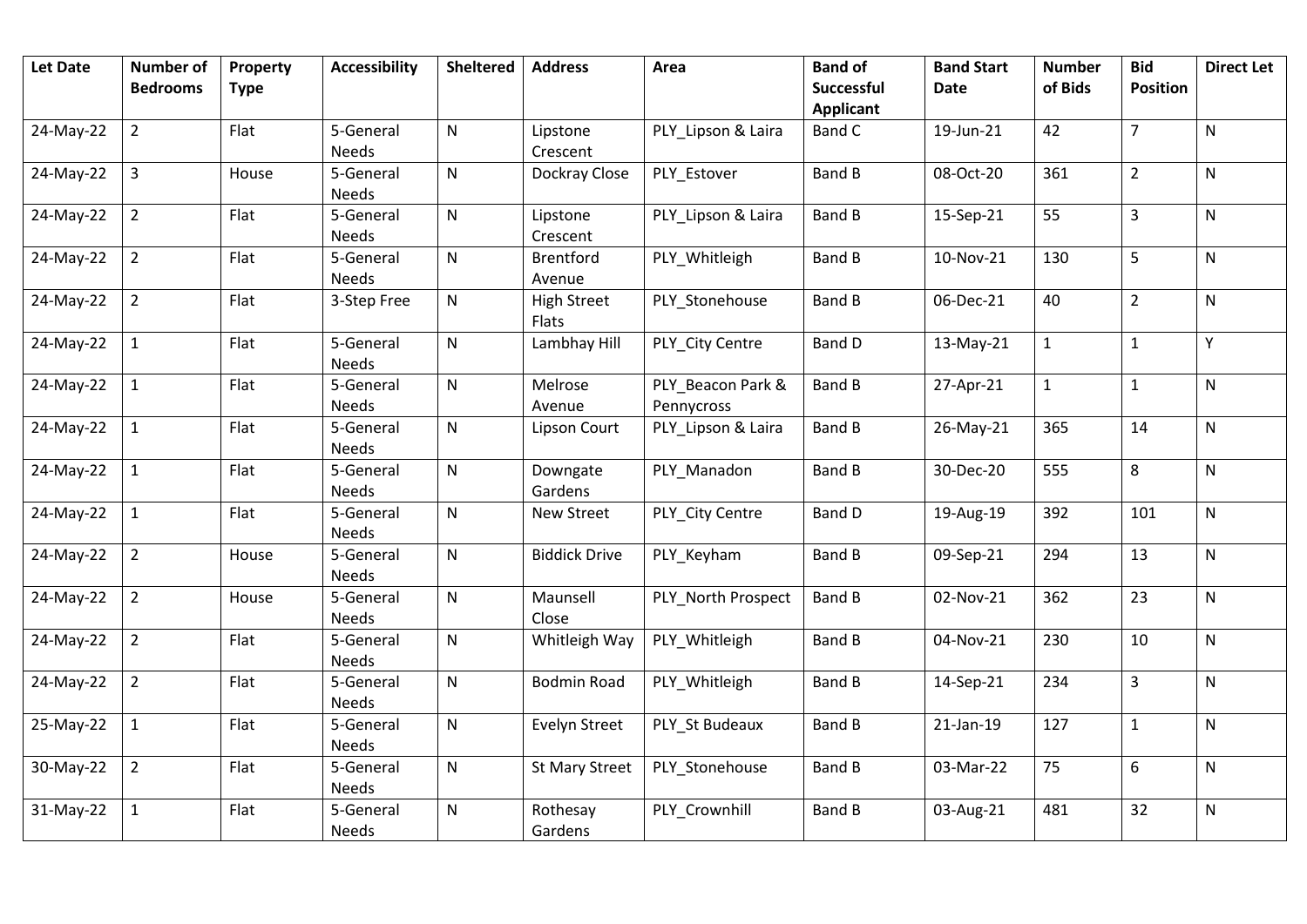| <b>Let Date</b> | <b>Number of</b><br><b>Bedrooms</b> | Property<br><b>Type</b> | <b>Accessibility</b> | <b>Sheltered</b> | <b>Address</b>         | Area                       | <b>Band of</b><br><b>Successful</b><br><b>Applicant</b> | <b>Band Start</b><br><b>Date</b> | <b>Number</b><br>of Bids | <b>Bid</b><br><b>Position</b> | <b>Direct Let</b> |
|-----------------|-------------------------------------|-------------------------|----------------------|------------------|------------------------|----------------------------|---------------------------------------------------------|----------------------------------|--------------------------|-------------------------------|-------------------|
| 31-May-22       |                                     | Bungalow                | 4-Max 3 Steps        |                  | <b>St Peters Close</b> | PLY_Plympton St<br>Maurice | Band C                                                  | 09-Aug-18                        | 129                      | 21                            | N                 |
| 31-May-22       |                                     | Flat                    | 4-Max 3 Steps        | N                | Rochford<br>Crescent   | PLY_Ernesettle             | Band B                                                  | 03-Mar-21                        | 245                      | 10                            | N                 |
| 31-May-22       | 3                                   | House                   | 5-General<br>Needs   | $\mathsf{N}$     | Peters Park<br>Lane    | PLY St Budeaux             | Band B                                                  | 23-Nov-21                        | 299                      | 15                            | N                 |
| 31-May-22       |                                     | Flat                    | 3-Step Free          | N                | Chelmsford<br>Place    | PLY Whitleigh              | <b>Band A</b>                                           | 15-Mar-22                        | 335                      | $\overline{2}$                | N                 |
| $31-May-22$     |                                     | Bungalow                | 4-Max 3 Steps        | $\mathsf{N}$     | <b>Ashery Drive</b>    | PLY Plymstock              | Band B                                                  | 08-Mar-22                        | 61                       | $\overline{7}$                | N                 |
| 31-May-22       |                                     | Flat                    | 4-Max 3 Steps        | N                | Eggbuckland<br>Road    | PLY_Eggbuckland            | <b>Band B</b>                                           | 30-Mar-21                        | 1                        | $\mathbf{1}$                  | $\checkmark$      |
| 31-May-22       |                                     | Maisonette              | 5-General<br>Needs   | N                | <b>Foxfield Close</b>  | PLY Lipson & Laira         | <b>Band B</b>                                           | 05-Jan-22                        | 129                      | 6                             | N                 |
| 31-May-22       | 2                                   | Flat                    | 4-Max 3 Steps        | $\mathsf{N}$     | North Weald<br>Gardens | PLY Ernesettle             | Band B                                                  | 07-Jan-22                        | 108                      | 3                             | N                 |
| 31-May-22       | $\overline{2}$                      | Flat                    | 5-General<br>Needs   | N                | Albert Road            | PLY_Devonport              | Band C                                                  | 13-Jul-21                        | 42                       | 8                             | N                 |
| 31-May-22       | 3                                   | Maisonette              | 5-General<br>Needs   | $\mathsf{N}$     | <b>Foxfield Close</b>  | PLY_Lipson & Laira         | Band B                                                  | 02-Dec-21                        | 116                      | 15                            | $\mathsf{N}$      |
| 31-May-22       |                                     | Flat                    | 5-General<br>Needs   | $\mathsf{N}$     | <b>Albert Road</b>     | PLY_Devonport              | Band B                                                  | 14-Jan-22                        | 11                       | $\mathbf{1}$                  | N                 |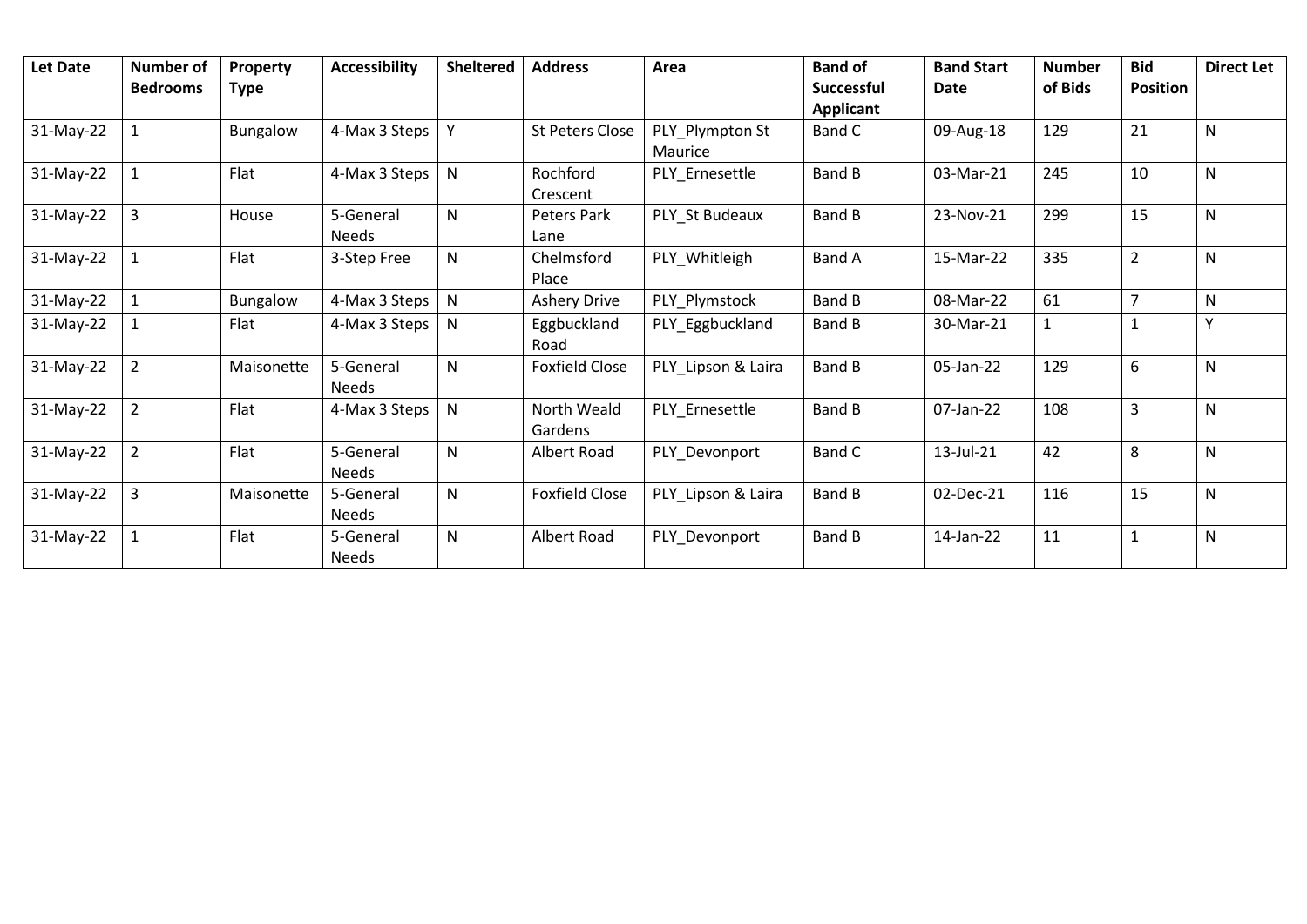